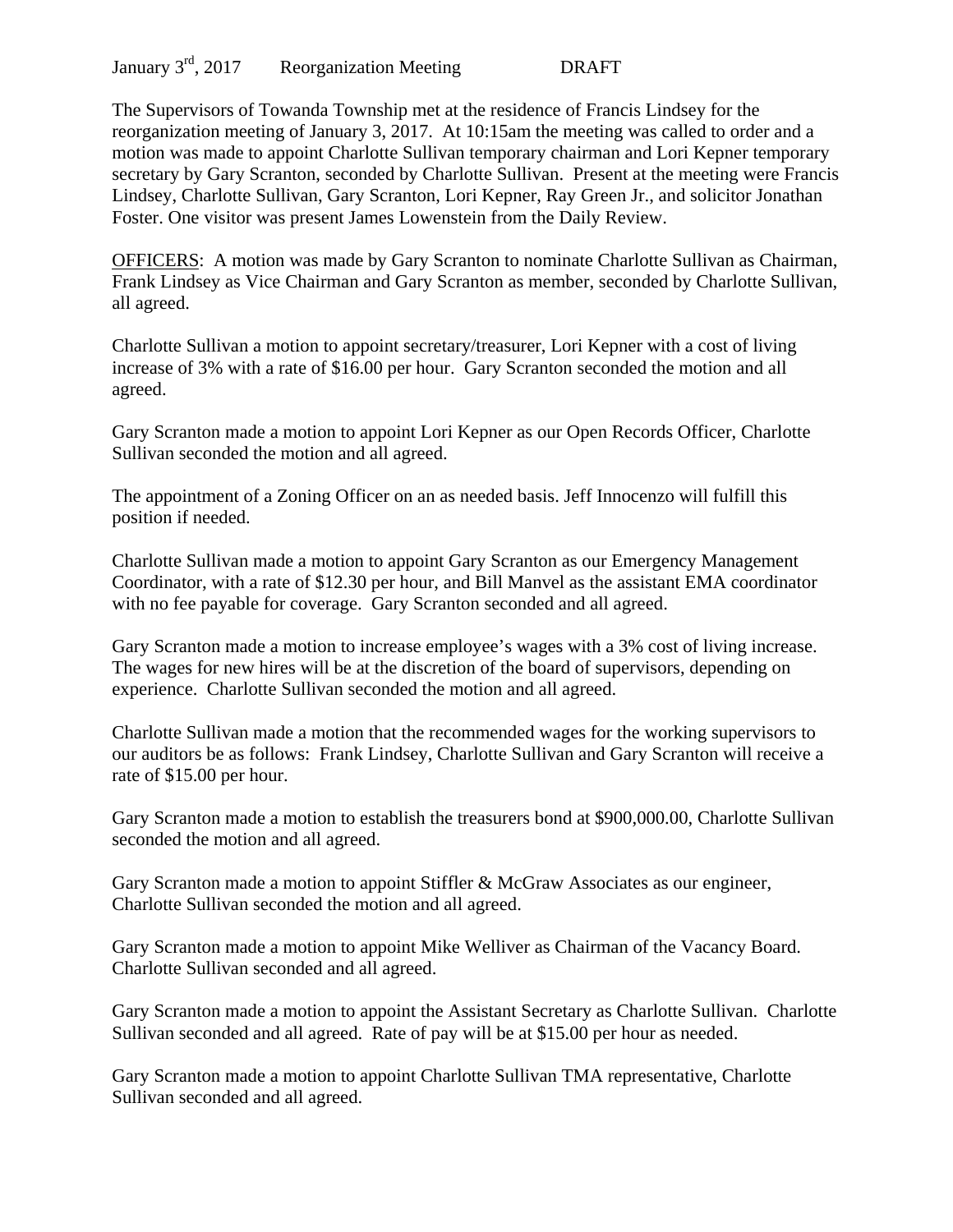Gary Scranton made a motion to appoint Charlotte Sullivan, Avery Boardman, and Dr. Henson Paul Kreischer, and Jody Place as representatives for CBPA, Charlotte Sullivan seconded and all agreed.

Charlotte Sullivan made a motion that whoever wanted to attend could attend the monthly COG meetings and represent the township, Gary Scranton seconded and all agreed. These meetings are normally the last Monday of each month at 7:30PM at the Troy Borough Hall.

Charlotte Sullivan made a motion to retain PLGIT and Citizens and Northern bank as the Township Depositories. Gary Scranton seconded and all agreed. Berkheimer Associates will continue as the Township Earned Income Tax Collector which is incompliance with Act 32. There will be two signatures on all checks to be signed (Treasurer and one Supervisor).

Charlotte Sullivan made a motion to retain Jonathan Foster as our township solicitor at a rate of \$120.00 per hour, Gary Scranton seconded the motion and all agreed.

Gary Scranton made a motion to appoint the following members to the Zoning Hearing Board. Charles Strickland, Jeff Innocenzo and Paul Kreischer. Fred Smith will be held as the Zoning Solicitor. Charlotte Sullivan seconded the motion and all agreed.

Gary Scranton made a motion to appoint Charlotte Sullivan as our deputy for the Bradford County Tax Collection Committee. Charlotte Sullivan seconded and all agreed. Gary Scranton will be our first alternate, and Lori Kepner will be our second alternate.

Charlotte Sullivan made a motion to appoint Gary Scranton as representative for the Fire Board, Gary Scranton seconded the motion and all agreed. Meetings are held on the second Tuesday of the month at 6pm at the Towanda Borough Fire Dept.

Charlotte Sullivan made a motion to appoint Gary Scranton as the representative for Towanda Township for the Bradford County Airport. Gary Scranton seconded and all agreed.

Gary Scranton made a motion to retain Code Inspections as our Building Permit Official. Charlotte Sullivan seconded the motion and all agreed.

Charlotte Sullivan made a motion to establish the Township meetings to be held at the Towanda Township Municipal Building, 44 Chapel St, Towanda PA 18848, with the dates set forth at the December 2016 Township Meeting. Gary Scranton seconded and all agreed.

Charlotte Sullivan made a motion to certify the voting delegate for the PSATS convention as whoever may attend the convention. This could be a road master, supervisor, or secretary. Gary Scranton seconded the motion and all agreed.

Gary Scranton made a motion to set rental rates for the equipment:

Backhoe: \$95.00, Lg, truck \$85.00, Sm trk \$70.00, Tar Buggy \$45.00, Stonerake \$35.00, Roller \$75.00, tractor/mower \$185.00; these rates do not include operators wages. The operator must be a Township employee and will be at their rate of pay per hour. The contracted Sidewalk snow removal located along South Main Street at \$150.00 per job. Frank Lindsey seconded the motion and all agreed.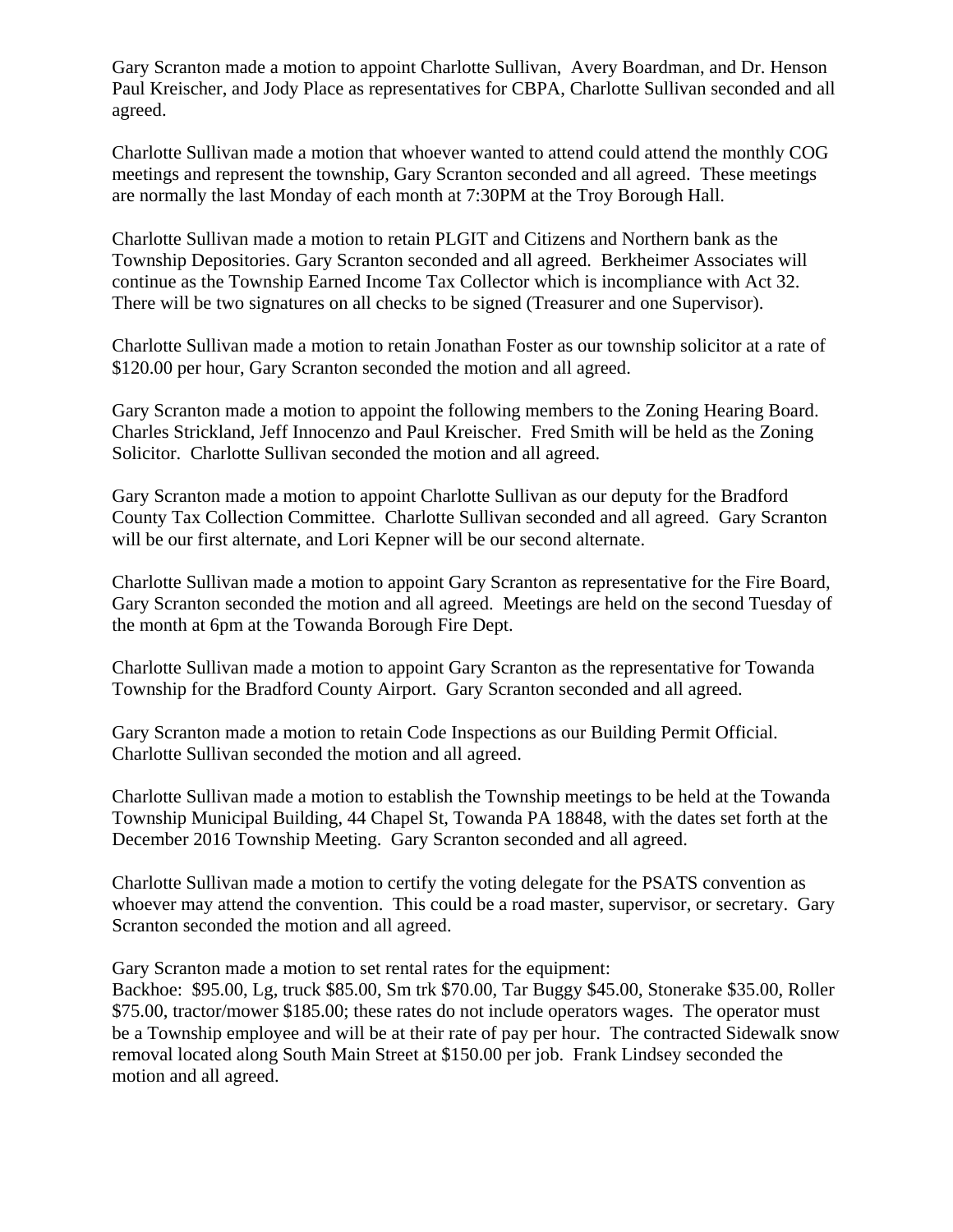Gary Scranton made a motion to set taxes as following, seconded by Charlotte Sullivan and all agreed:

Real Estate: 2.48 mills Spec Fire Tax: 1.91 mills Real Estate Transfer: .5% Earned Income: .5% Total road miles at 13.91 Federal Mileage Rate for 2017 at .535 cents per mile.

Charlotte Sullivan made a motion to authorize payment of everyday utilities bills, etc when due, to avoid late charges. Gary Scranton seconded and all agreed.

Gary Scranton made a motion to donate \$300.00 to the Bradford County Humane Society, \$200.00 donation to the veteran's memorial park (which is near the Veterans Memorial Bridge, Towanda), \$1500.00 to the Towanda Public Library and \$200.00 to the Veterans Memorial. Charlotte Sullivan seconded and all agreed. Any other donations will be determined by the board as it may occur.

Gary Scranton made a motion to authorize the Road master to make purchases up to \$1000.00 without prior approval of the board and will provide the secretary with the purchase information and invoice. Charlotte Sullivan seconded the motion and all agreed.

Gary Scranton made a motion to establish a 5 minute limit on visitors to be heard during our township meetings. Charlotte Sullivan seconded the motion and all agreed.

Charlotte Sullivan made a motion to set holidays & benefits which are to be determined by the employee manual. Frank Lindsey seconded the motion and all agreed.

Gary Scranton made a motion to adjourn, seconded by Frank Lindsey and all agreed.

James Lowenstein was the only visitor present.

 $Sigma$ :  $\Box$ 

Lori Kepner, Secretary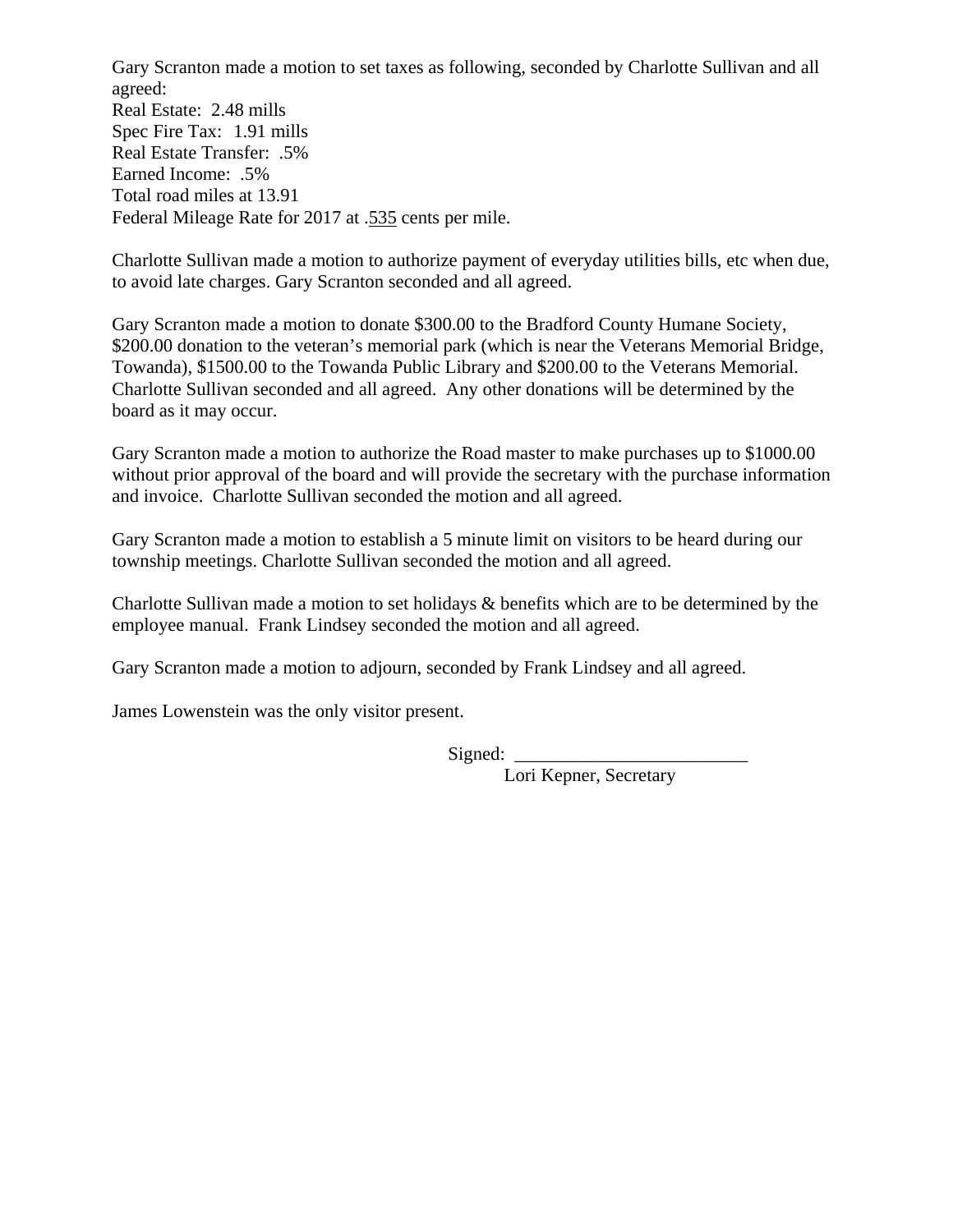# TOWANDA TOWNSHIP SUPERVISORS Regular Monthly Meeting January 3rd, 2017

The Regular Monthly meeting was held on January  $3<sup>rd</sup>$ , 2017at 10am at the Residence of Francis Lindsey. The meeting was called to order by President Charlotte Sullivan. Supervisors Present were: Charlotte Sullivan, Francis Lindsey, and Gary Scranton. Others present were Lori Kepner, secretary, Raymond Green Jr., Road Master and Jonathan P. Foster Jr., Esquire. Visitors were James Loewenstien(Daily Review). The Pledge of Allegiance was recited

**Minutes** of the December 5th, 2016 Regular meeting were approved. Motion by Gary Scranton and seconded by Frank Lindsey and all agreed.

**Treasurer's Reports** and bills to be paid were approved. The motion was made by Gary Scranton to accept the treasurer's report and bills to be paid. Seconded by Frank Lindsey and all agreed

**TMA/CBPA REPORT:** Charlotte gave a verbal report. TMA budget approved and rates will be going up 10%. CBPA reviewing personnel policy. Nothing new with the BCTCC.

**Fire Report**: Nothing new right now.

**Road Report by Ray Green**: They have been plowing and cindering as needed. Ray has been brush cutting. All equipment gets cleaned after each storm. Ray did adjust the plow on F550 and also bought a new rubber edge.

**Miscellaneous Business**. Jonathan is still working on road paving ordinance. Nothing new with Hemlock Hills. The supervisors and Lori turned in their insurance request letters.

**Correspondence.** All correspondence had been forwarded to supervisors. Gas Wells: No NOI'S for Towanda Township received.

At this time(11:15am) Frank Lindsey called an Executive Meeting to discuss report procedures. At 11:25 Frank Lindsey made a motion to come out of executive meeting. The executive meeting was held to just discuss adding totals on reports for incomes and expenses.

Gary Scranton made a motion to adjourn at 11:30. Charlotte Sullivan seconded and all agreed. Next Township Meeting is scheduled for February 6th, 2017 at 10:00am.

Lori Kepner, Secretary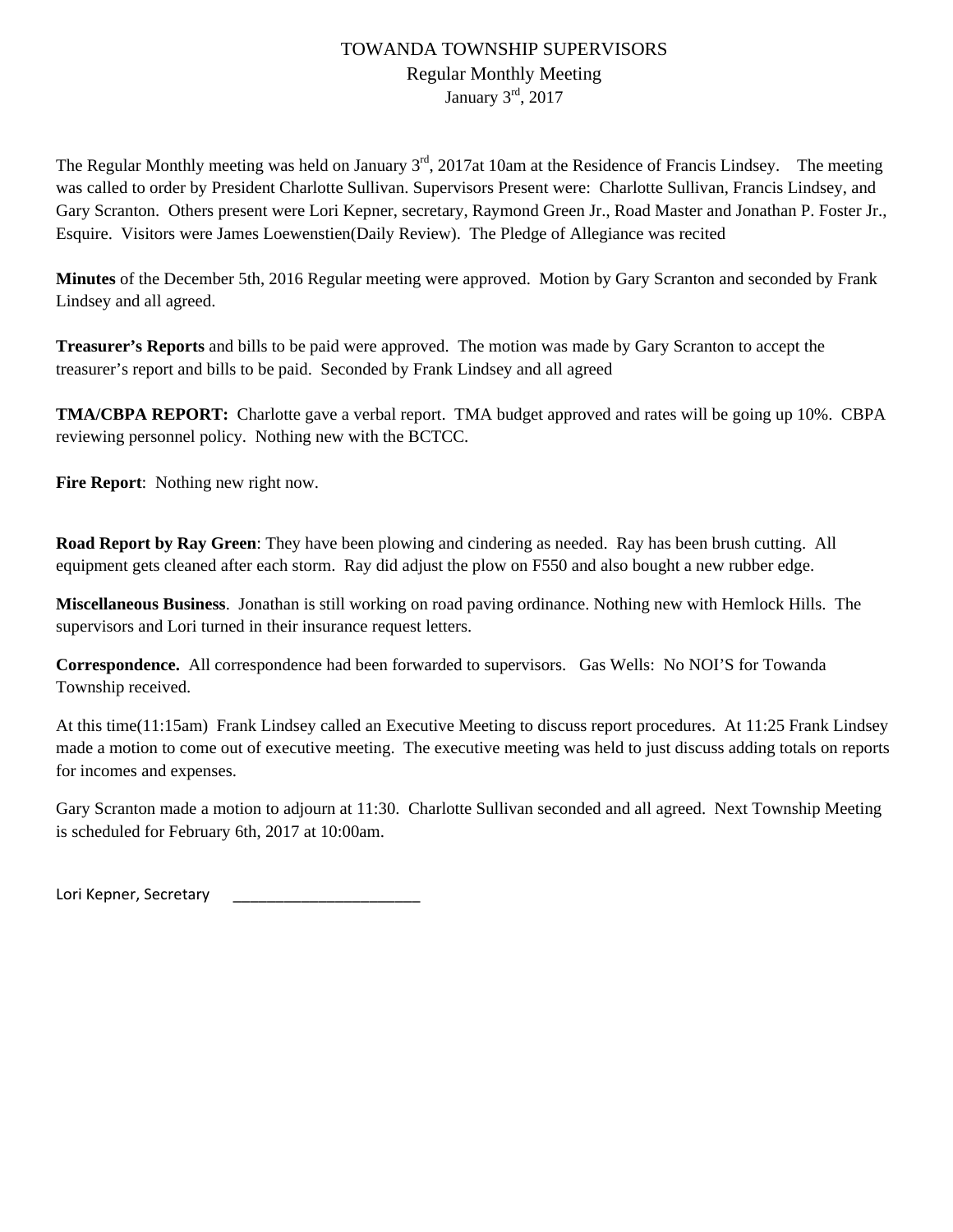# TOWANDA TOWNSHIP SUPERVISORS Regular Monthly Meeting February 6th, 2017

The Regular Monthly meeting was held on February 6th, 2017at 10am at the Residence of Francis Lindsey. The meeting was called to order by President Charlotte Sullivan. Supervisors Present were: Charlotte Sullivan, Francis Lindsey, and Gary Scranton. Others present were Lori Kepner, secretary, Raymond Green Jr., Road Master and Jonathan P. Foster Jr., Esquire. Visitors were James Loewenstien(Daily Review). The Pledge of Allegiance was recited

**Minutes** of the January Reorganization meeting and the January Regular meeting were approved. Motion by Frank Lindsey and seconded by Gary Scranton and all agreed.

**Treasurer's Reports** and bills to be paid were approved. The motion was made by Gary Scranton to accept the treasurer's report and bills to be paid. Seconded by Frank Lindsey and all agreed**.** Gary Scranton made a motion to increase the treasurer's report to \$900,000.00 from \$500,000.00 through our current carrier Gannon insurance. Frank Lindsey seconded the motion and all agreed. The board will shop the treasurer's bond rate in July when our policy is renewed.

**TMA/CBPA REPORT:** Charlotte gave a verbal report. Penn dot approved the moving of the TMA water station. Kyle Lane explained the study for the trail way should start soon. CBPA-Nothing new.

**Fire Report**: Nothing new right now. There was no quorum

**Road Report by Ray Green**: They have been plowing and cindering as needed. Ray had to cut some trees branches over Johnston road during the last ice storm; he needs to go back and clean up the area a bit. The F550 and Top kick have been inspected and the F250 will need to be soon as well. We just had heating oil delivered; our last delivery was about this time last year. It looks like Bridge Street Rod and Gun club maybe doing some logging soon. We will have to get in touch with them on a time frame and who the logger will be. Ray is going to meet with Greg Dibble to go over road projects and some concerns on the pipe on Vanderpools property on Railroad.

**Miscellaneous Business**. Jonathan is still working on road paving ordinance. Nothing new with Hemlock Hills. Zito Media Fiber Optic Line- Foster discussed with Zito Media the need for a right-of-way Agreement with Township. Foster has reviewed and revised agreement and discussed the agreement with the board of supervisors. Gary Scranton made a motion to have Jonathan draft a final agreement for the supervisors for the next meeting. Charlotte Sullivan seconded and all agreed.

**Correspondence.** All correspondence had been forwarded to supervisors. Gas Wells: No NOI'S for Towanda Township received. The board received a subdivision order from Harry and Jane Fassett. Gary Scranton reviewed for the Township and found no issues with the subdivision paperwork. Gary Scranton made a motion to approve the subdivision with no adverse comments. Frank Lindsey seconded and all agreed.

Charlotte Sullivan made a motion to adjourn at 11:30. Frank Lindsey seconded and all agreed. Next Township Meeting is scheduled for March 6th, 2017 at 10:00am at the residence of Frank Lindsey.

Lori Kepner,

Secretary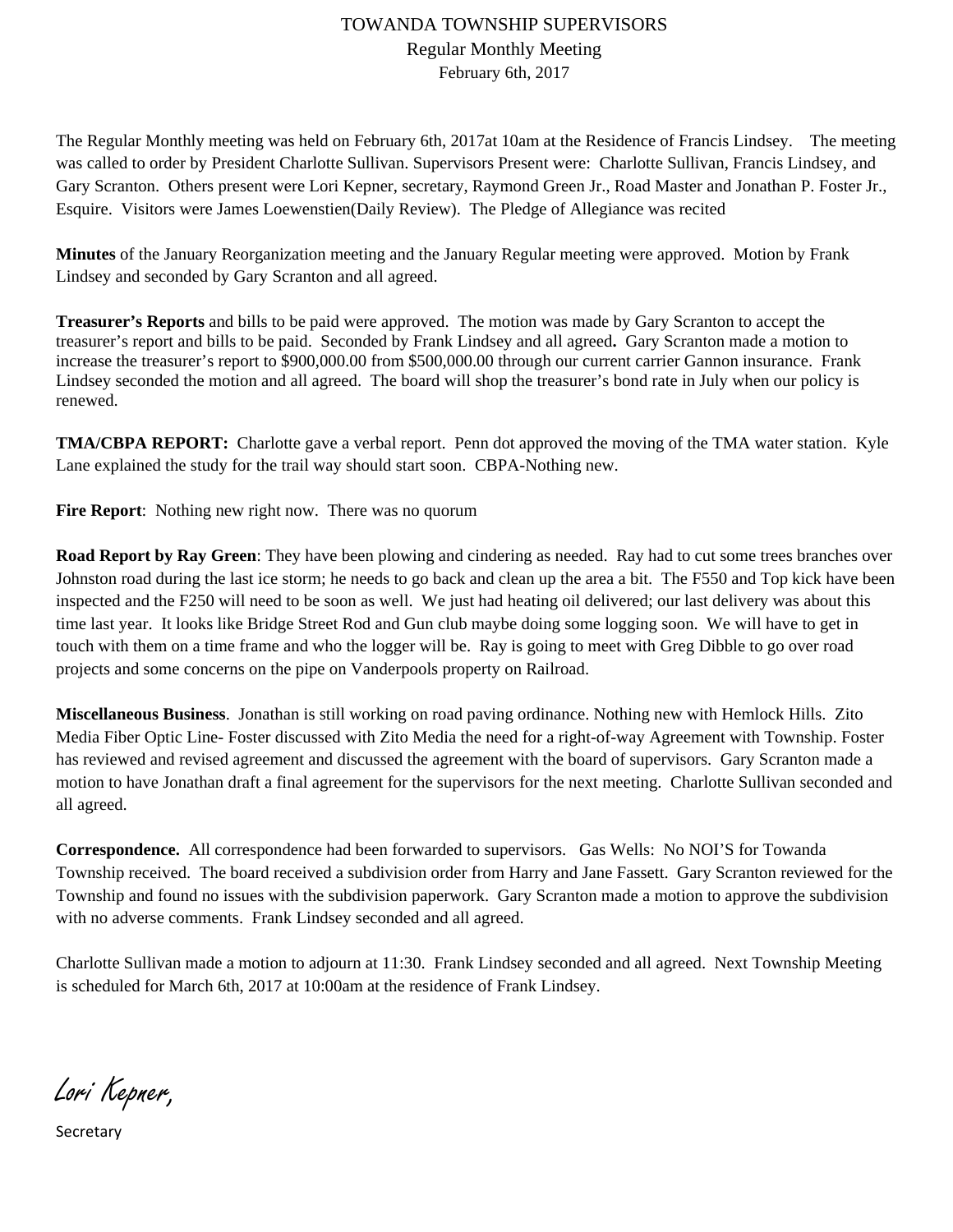# TOWANDA TOWNSHIP SUPERVISORS Regular Monthly Meeting March 6th, 2017

The Regular Monthly meeting was held on March 6th, 2017at 10am at the Residence of Francis Lindsey. The meeting was called to order by President Charlotte Sullivan. Supervisors Present were: Charlotte Sullivan, Francis Lindsey, and Gary Scranton. Others present were Lori Kepner, secretary, Raymond Green Jr., Road Master and Jonathan P. Foster Jr., Esquire. No visitors were present. The Pledge of Allegiance was recited

**Minutes** of the February Regular meeting were approved. Motion by Gary Scranton and seconded by Frank Lindsey and all agreed.

**Treasurer's Reports** and bills to be paid were approved. The motion was made by Gary Scranton to accept the treasurer's report and bills to be paid. Seconded by Charlotte Sullivan.

**TMA/CBPA REPORT:** Charlotte will provide the agenda and minutes for the January meeting. She was not present at the February meeting due to being sick. Charlotte did not attend the CBPA meeting as well because of being sick, but has provided the minutes and treasurer's report. Kyle Lane did explain that the Lime Street situation is closed at this time.

**Fire Report**: Nothing new right now. Gary attended the FEMA meeting. There will be 4 trainings throughout the year. Gary has already attended 2. New requirements and paperwork which he has to learn for any new issues that may occur down the road.

**Road Report by Ray Green**: They have been plowing and cindering as needed. Ray has been brush cutting as needed. Ray met with Greg Dibble to go over road projects and some concerns on the pipe on Vanderpools property on Railroad. As Greg explained the pipe on Vanderpools property is not a Penn dot issue or the Township's issue. It is strictly a property owner's issue. Greg suggested we do the same to Fox Chase and Airport road as we did in the Village last year. Crack seal and then tar and chip. There is a sinkhole on the Wheelers property but it actually is a Penn dot road issue and they will take care of it with the property owner. The garage roof has been repaired from the hail damage last year. We need to get ahold of the property owner on Bridge Street and talk to him about the garbage and get moving on that issue. Ray went to the dirt and gravel roads class and also met with Jim Robson to go over Bennett road and Patton Hill road. Both do qualify with the low volume road projects and Ray will work on the paperwork along with the help of BCCD to get that submitted. Our mailbox was damaged and a police report was done. We will keep up with that issue to see about being reimbursed for the cost of the new mailbox.

**Miscellaneous Business**. Jonathan is still working on road paving ordinance. The board looked over the clear site triangle language and it looked fine to the board. Jonathan will add the language to the Developers Ordinance. Also he has been working on a road maintenance agreement for loggers in the area. Gary Scranton made a motion to allow Jonathan to make adjustments to the agreement, which would involve Elite Logging and Bennett road, and have it, ready for the next meeting. Frank Lindsey seconded and all agreed. Nothing new with Hemlock Hills. The board discussed an addition to the garage office in the near future. Charlotte directed Frank to be in charge of this project. He is to contact Eric from Stiffler McGraw and move forward with getting options we may have and our requirements.

**Correspondence.** All correspondence had been forwarded to supervisors. Gas Wells: No NOI'S for Towanda Township received.

Charlotte Sullivan made a motion to adjourn at 12:00. Frank Lindsey seconded and all agreed. Next Township Meeting is scheduled for April 3rd, 2017 at 10:00am.

Lori Kepner,

Secretary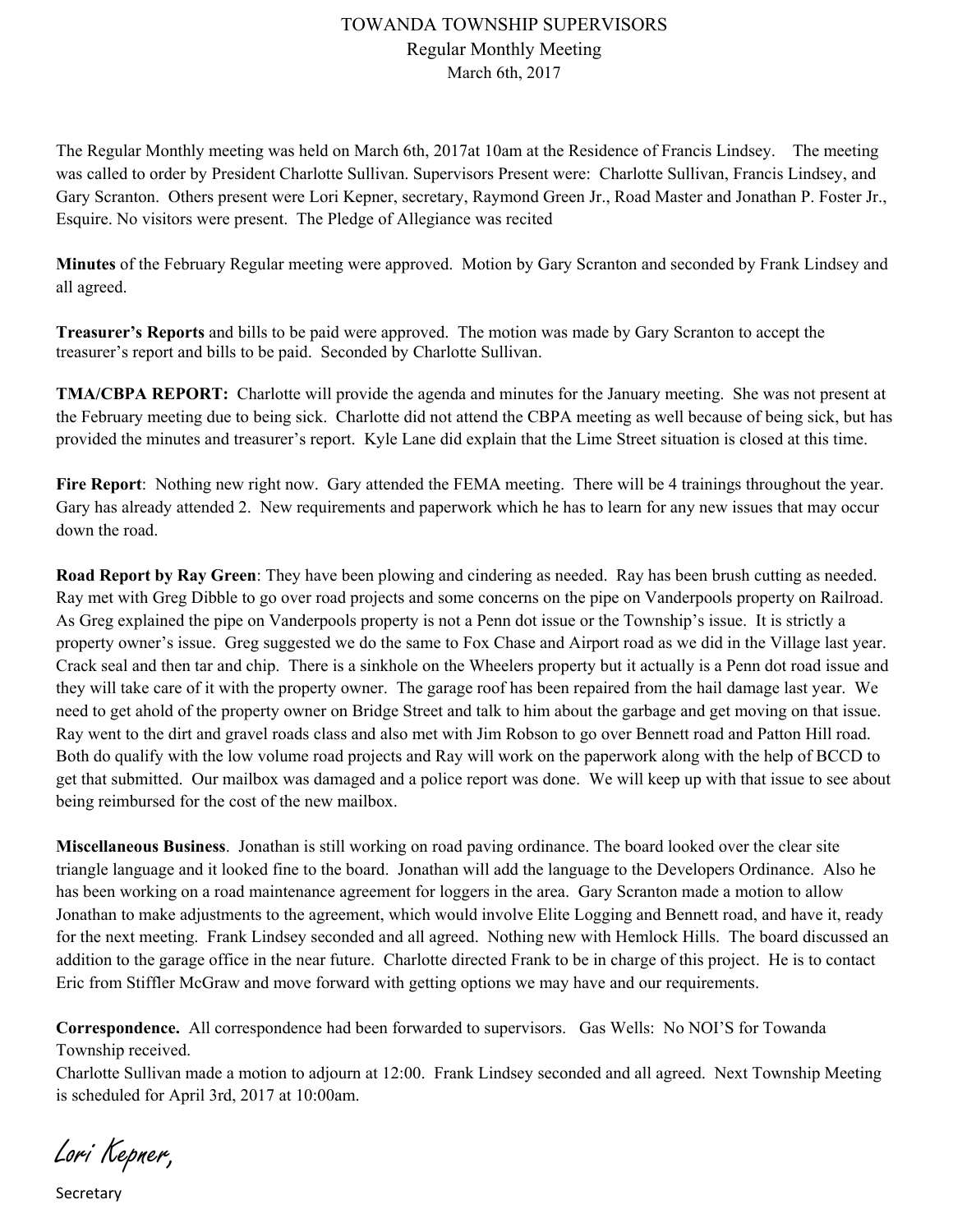#### TOWANDA TOWNSHIP SUPERVISORS Regular Monthly Meeting April 3rd, 2017

The Regular Monthly meeting was held on April 3rd, 2017 at 10am at the Towanda Township Office. The meeting was called to order by President Charlotte Sullivan. Supervisors Present were: Charlotte Sullivan, and Gary Scranton. Francis Lindsey was not present. Others present were Lori Kepner, secretary, Raymond Green Jr., Road Master and Jonathan P. Foster Jr., Esquire. James Loewenstein from the Daily review was present. The Pledge of Allegiance was recited

**Minutes** of the March Regular meeting were approved. Motion by Gary Scranton and seconded by Charlotte Sullivan and all agreed.

**Treasurer's Reports** and bills to be paid were approved. The motion was made by Gary Scranton to accept the treasurer's report and bills to be paid. Seconded by Charlotte Sullivan. The board had unanimously made a decision to pay two days' pay to Lori Kepner for the days which she could not get to the office due to the Winter Storm emergency. It is so noted on her payroll slip as well.

**TMA/CBPA REPORT:** Charlotte provided all reports. TMA meeting was canceled.

**Fire Report**: Nothing new right now.

**Road Report by Ray Green**: During the recent snow storm everything went ok. They did a great job considering the amount of snow we received. The Township had many compliments. Ray White helped with Tip Top during the storm. We are to send a thank you card to him. Fred McNeal also helped the township when in need; we are to send him a thank you card as well. Ray is scheduled to meet with the conservation district about low volume roads in the township that maybe eligible for funding. These include Patton and Bennett. Ray has been working on the Bridge St garbage removal. Ray has been out pipe cleaning. We need to start ordering cinders to get in before we order our two remaining loads of salt required. Ray has been getting equipment ready for the spring.

**Miscellaneous Business**. Jonathan is still working on road paving ordinance. Jonathan has been working on a road maintenance agreement for loggers in the area; he has completed it. Gary Scranton made a motion to accept the road maintenance agreement finalized by Jonathan. Charlotte Sullivan seconded and all agreed. Nothing new with Hemlock Hills. The board has discussed an addition to the garage office, they will meet with Eric from Stiffler and McGraw in the near future to discuss their options. They discussed fixing the sidewalk at the Township office and also including an actual handicapped parking space. They will discuss this with Eric as well. The Board approved Lori to attend the PSATS convention as their voting delegate. They will contribute 1/3 of the costs. Lori is working on the web site management. The BCTOA spring dinner will be May  $25<sup>th</sup>$ , 2017. The 2016 audit was completed with no adverse comments..

AT THIS TIME AN EXECUTIVE SESSION WAS CALLED BY GARY SCRANTON AT 10:45AM. At 11:15 Charlotte Sullivan made a motion to come out of Executive Session. During the executive session the board discussed a possible litigation on some road issues.

**Correspondence.** All correspondence had been forwarded to supervisors. The Township received a subdivision request on the Hollenback property. There were no adverse comments from the board. Gas Wells: No NOI'S for Towanda Township received.

Gary Scranton made a motion to adjourn. Next Township Meeting is scheduled for May 1st, 2017 at 10:00am.

Lori Kepner,

Secretary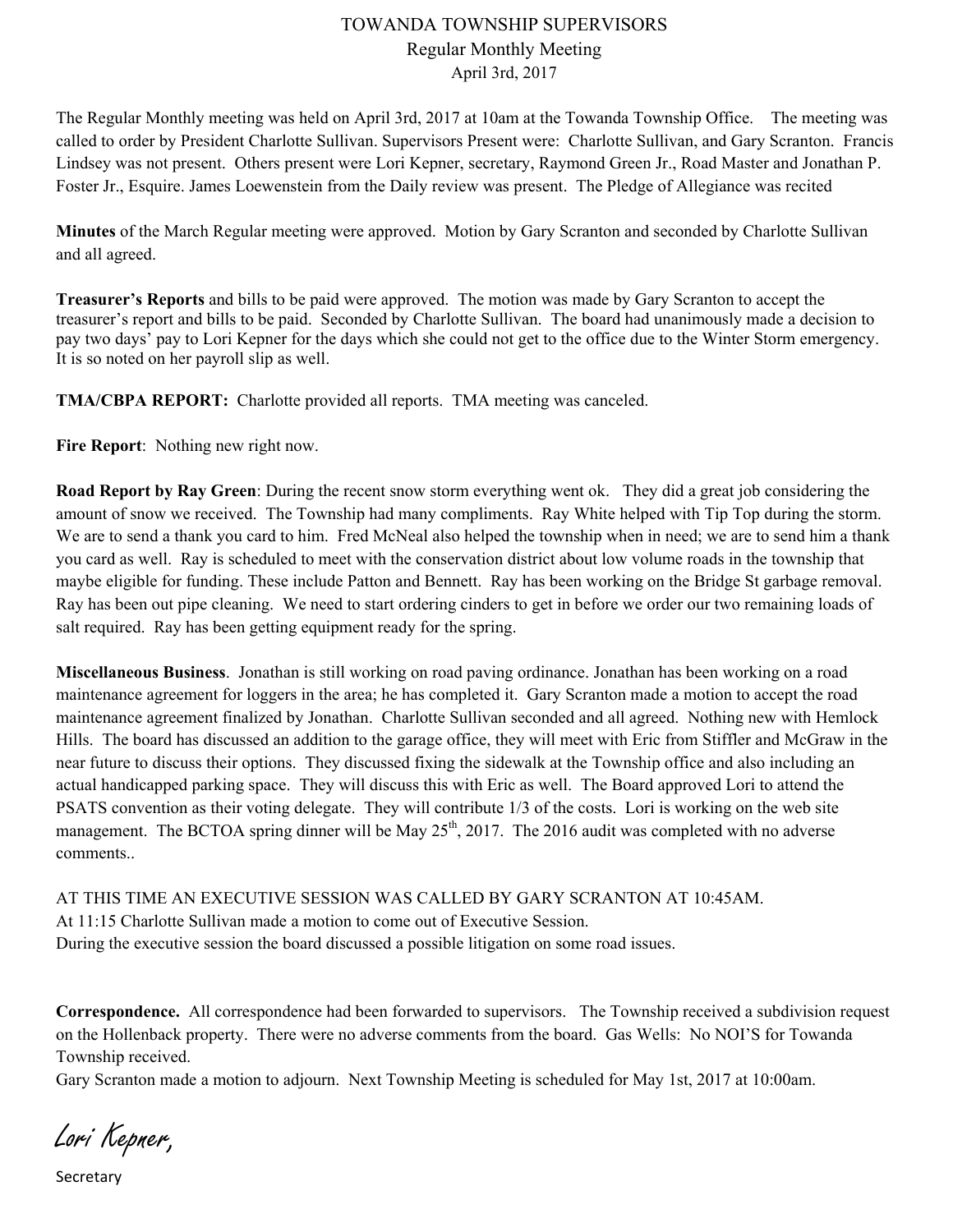#### TOWANDA TOWNSHIP SUPERVISORS

Regular Monthly Meeting

May 1st, 2017

The Regular Monthly meeting was held on May 1st, 2017 at 10am at the Towanda Township Office. The meeting was called to order by President Charlotte Sullivan. Supervisors Present were: Charlotte Sullivan, and Gary Scranton. Francis Lindsey was not present. Others present were Lori Kepner, secretary, Raymond Green Jr., Road Master and Jonathan P. Foster Sr., Esquire. James Loewenstein from the Daily review was present. Others Vistiors present were Eric Casanave from Stiffler McGraw, Todd Campbell with Niagara H2O, and Citizens and Northern representatives, Jenelle Selleck and Melanie Sparbanie. The Pledge of Allegiance was recited

**Minutes** of the March Regular meeting were approved. Motion by Gary Scranton and seconded by Charlotte Sullivan and all agreed.

**Treasurer's Reports** and bills to be paid were approved. The motion was made by Gary Scranton to accept the treasurer's report and bills to be paid. Seconded by Charlotte Sullivan.

**Visitors:** Todd Campbell was present to discuss his businesses(Niagara H2o) plans on the water extension project along the railroad in Towanda Township. He has been in touch with Penn Dot and will only need to be involved with Penn Dot on this project. It does not interfere with Towanda Townships road ways. He explained that he will forward all information to the Township so they are well informed on what's going on. Charlotte Sullivan suggested he contact Towanda Municipal Authority just to make sure there won't be any issues with them as well.

Citizens and Northern representatives were present to discuss CD investments rates. Jenelle Selleck and Melanie Sparbanie gave the current rates to the supervisors and explained some of their options. The supervisors thanked them for coming to the meeting. The supervisors at this time reviewed the other CD rates that had been received and decided to table their decision until a Special meeting date of May  $15<sup>th</sup>$ , 2017 with a motion made by Gary Scranton seconded by Charlotte Sullivan and all agreed. The meeting will be held at 10am. It will be advertised appropriately.

**TMA/CBPA REPORT:** Charlotte provided all reports for TMA and CBPA. There was no business for CBPA they just had their annual dinner.

**Fire Report**: Nothing new right now. Gary explained we should start receiving meeting minutes again from the fire board. Bob Barnes will be retiring from the Bradford County EMA department. He was a valuable asset to the community.

**Road Report by Ray Green**: Ray had met with the Conservation District and also Insingers Construction on the projects for Bennett Road and Patton Hill Road for dirt and gravel roads projects. It looks good that we will get funding for Patton Hill this year but probably not Bennett, just not enough money for low volume roads this year. Hopefully we can do Bennett next year. We are getting our cinders in now, then we will order the remainder of the salt we need to order. He has been mowing as needed, fixing pot holes, repaired a washout on Woodside and will rent a walk behind broom sweeper for the sidewalk next week. He has ordered parts for the mowers etc. from Dicks Wheel horse before they close the business. They have started a little work on Hemlock Hills so we will just keep an eye on it.

**Miscellaneous Business**. Jonathan is still working on road paving ordinance. Jonathan had been working on a road maintenance agreement for loggers in the area; he has completed it. Gary Scranton made a motion to accept the road maintenance agreement finalized by Jonathan. Charlotte Sullivan seconded and all agreed. The board met with Eric Casanave from Stiffler and McGraw on the new garage office and sidewalk replacement. Eric was present at the meeting and presented his proposal to the supervisors on the Township Maintenance Building Expansion. The supervisors were in agreement with the proposal. Gary Scranton made a motion to sign the agreement to have Stiffler McGraw move forward with the projects. Charlotte Sullivan seconded the motion and all agreed. We will start looking into updating our employee manual and codification of our ordinances. Elections are May  $16<sup>th</sup>$ , and Memorial Day is May 29<sup>th</sup>.

AT THIS TIME AN EXECUTIVE SESSION WAS CALLED BY GARY SCRANTON AT 11:30AM.

At 12:25pm Charlotte Sullivan made a motion to come out of Executive Session. During the executive session the board discussed a possible litigation matter.

**Correspondence.** All correspondence had been forwarded to supervisors. The Township received a subdivision request on the Hollenback property. There were no adverse comments from the board. Gas Wells: No NOI'S for Towanda Township received.

Gary Scranton made a motion to adjourn. Next Township Meeting is scheduled for May 15th, 2017 at 10:00am.

Lori Kepner,

Secretary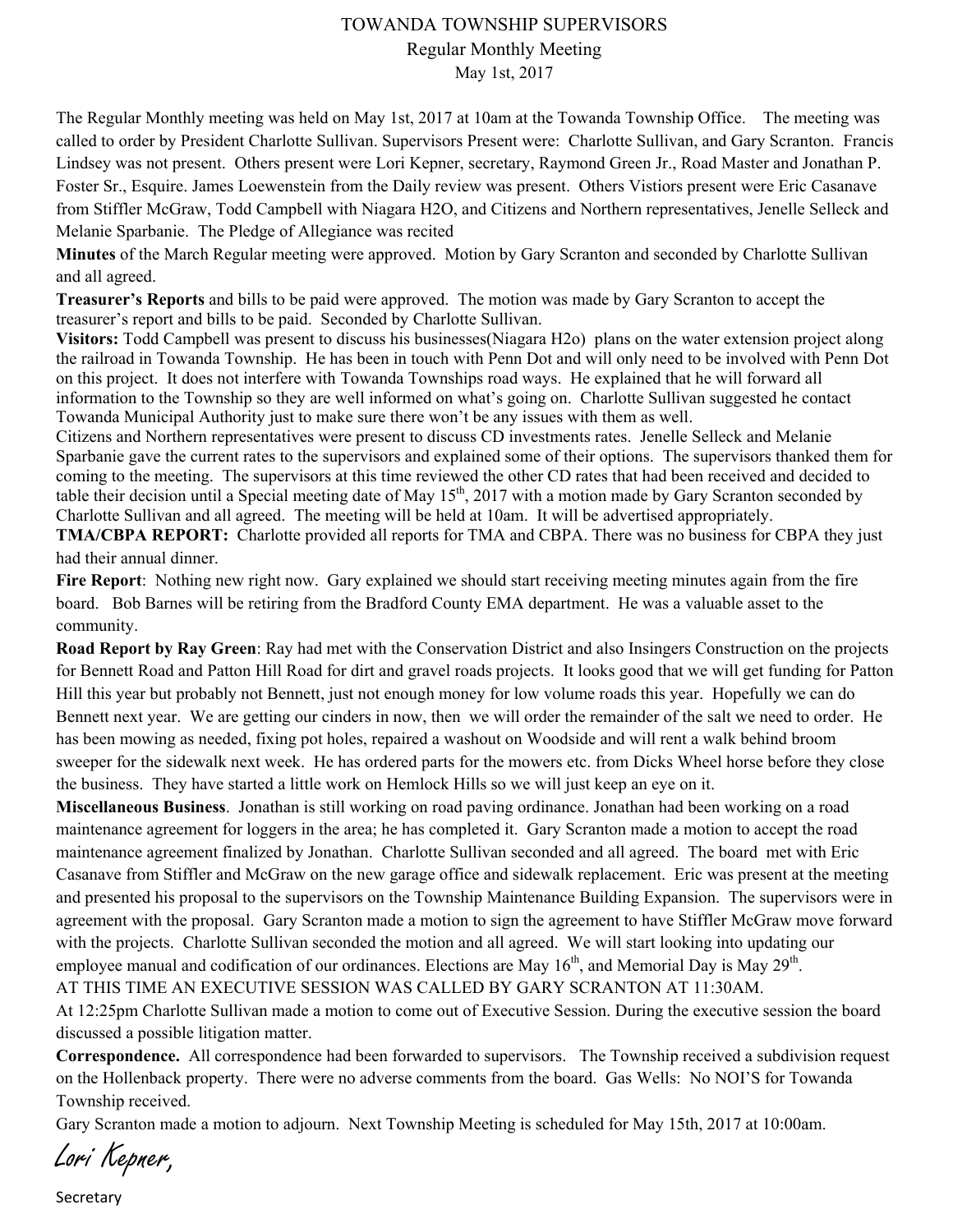#### TOWANDA TOWNSHIP SUPERVISORS Regular Monthly Meeting June 5th, 2017

The Regular Monthly meeting was held on June 5th, 2017 at 10am at the residence of Francis Lindsey. The meeting was called to order by President Charlotte Sullivan. Supervisors Present were: Charlotte Sullivan, Gary Scranton and Francis Lindsey were present. Others present were Lori Kepner, secretary, Raymond Green Jr., Road Master and Jonathan P. Foster Sr., Esquire. James Loewenstein from the Daily review was present. The Pledge of Allegiance was recited

**Minutes** of the May Regular meeting and May Special meeting were approved. Motion by Charlotte Sullivan and Seconded by Gary Scranton and all agreed.

**Treasurer's Reports** and bills to be paid were approved. The motion was made by Gary Scranton to accept the treasurer's report and bills to be paid, seconded by Charlotte Sullivan and all agreed. **Visitors:** There were none present except for James Loewenstein from the Daily Review.

**TMA/CBPA REPORT:** Charlotte provided all reports for TMA and CBPA. There was no business for the Bradford County Tax Committee. The meeting was canceled.

**Fire Report**: Nothing new right now.

**Road Report by Ray Green**: Ray has moved one of the garage sheds. He should be able to move the rest this week. They will also paint and fix anything that needs to be done on the garage sheds. He put up the new flag pole. Cinders are all in and ready to dry over the summer. We can now order the salt needed for the 2016-2017 Costars salt contract. This month some of the equipment needs serviced. He will get that done. They have been mowing on a regular basis now. Ray is authorized to hire summer help for cemetery mowing if needed.

**Miscellaneous Business**. Jonathan is done working on road paving ordinance. Gary Scranton made a motion to accept the road paving ordinance and authorized Jonathan to advertise it. Charlotte Sullivan seconded and all agreed. Jonathan will be preparing a fireworks ordinance for the board to review. Jonathan provided a Wireless Communication Facilities ordinance for the board to review for the next meeting. Eric Casanave from Stiffler and McGraw had called PA One call for the office and the garage. Lori Kepner received a quote for her treasurers bond for \$700.00 a year from Selective Insurance. This bond would be in the amount of \$900,000.00. Gary Scranton made a motion to accept the quote from Selective Insurance, Charlotte Sullivan seconded and all agreed. The cost of the treasures bond went down by \$1000.00. Linda Bump had called and asked about a town clean-up day. The board at this point will consider it for next year. We received the information from Bradford County Sanitation on the approval of a holding tank for the bathroom at the garage extension. Jonathan reviewed the paperwork and found it to be adequate. Lori will be gathering information on Pension Plans, Codification of our records and the Towanda Township Employee manual for future meetings. Gary Scranton will be our representative for the Central Bradford Trail. July  $4<sup>th</sup>$ , is on a Tuesday this year so the office will be closed that day.

AT THIS TIME AN EXECUTIVE SESSION WAS CALLED BY CHARLOTTE SULLIVAN AT 11:00AM. At 11:15am Charlotte Sullivan made a motion to come out of Executive Session. During the executive session the board discussed a possible litigation matter.

**Correspondence.** All correspondence had been forwarded to supervisors. Gas Wells: No NOI'S for Towanda Township received.

Gary Scranton made a motion to adjourn at 11:30am. Next Township Meeting is scheduled for July 10th, 2017 at 10:00am.

Lori Kepner,

Secretary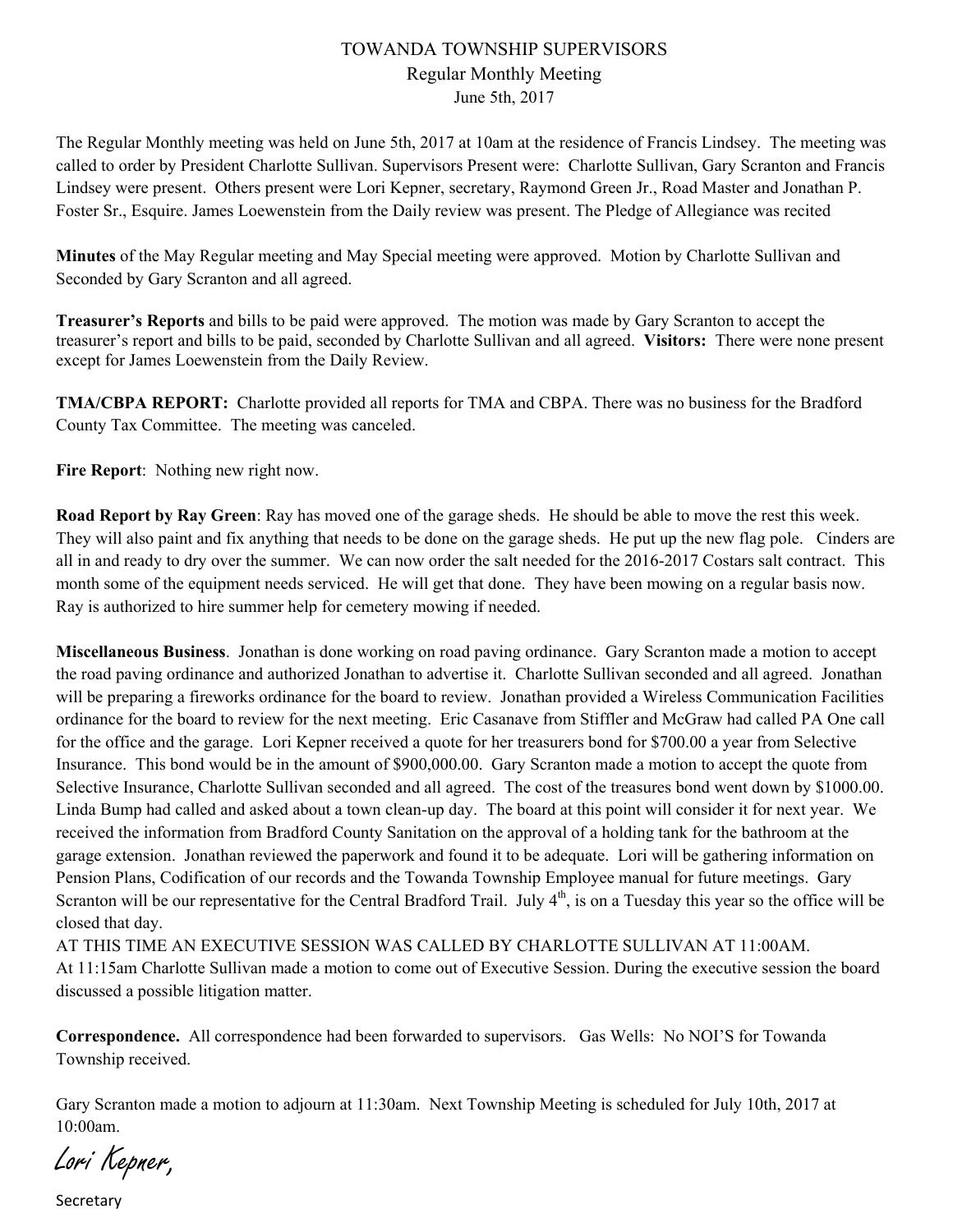# TOWANDA TOWNSHIP SUPERVISORS Regular Monthly Meeting July 10, 2017

The Regular Monthly meeting was held on July 10th, 2017 at 10am at the residence of Francis Lindsey. The meeting was called to order by President Charlotte Sullivan. Supervisors Present were: Charlotte Sullivan, Gary Scranton and Francis Lindsey were present. Others present were Lori Kepner, secretary, and Jonathan P. Foster Sr., Esquire. James Loewenstein and Nancy Sharer from the Daily review were present. The Pledge of Allegiance was recited

**Minutes** of the June Regular meeting meeting were approved. Motion by Frank Lindsey and Seconded by Gary Scranton and all agreed.

**Treasurer's Reports** and bills to be paid were approved. The motion was made by Gary Scranton to accept the treasurer's report and bills to be paid, seconded by Frank Lindsey and all agreed.

**TMA/CBPA REPORT:** Charlotte provided all reports for TMA and CBPA from the previous meetings. There was no business for the Bradford County Tax Committee. The meeting for CBPA will be this Thursday the  $13<sup>th</sup>$ , 2017. They have started working on the ten year comprehensive plan updates.

**Fire Report**: Nothing new right now. Gary wasn't able to attend the last meeting. There is nothing new with EMA. Gary did attend the Central Bradford County Trail meeting. He spoke about the future meetings and paperwork he received. He provided a survey for the board to fill out and return and also copies for residents who may want to fill it out and send it in.

**Road Report by Ray Green**: Ray provided a written report to the board. He is not present due to tar and chipping of the roads. The report was read by the board. Charlotte suggested to Jonathan Foster to talk to Metadyne about taking over the road, which mainly is only used for their businesses located on Fox Chase Drive. Jonathan will speak to Cory at Metadyne. The Board received a letter from the Bradford County Conservation District stating that they ranked the Patton Hill Road project; under the Low Volume Roads project; as #1. The Conservation District will start the paperwork and bidding process as soon as possible; Ray will work with them on this project.

**Miscellaneous Business**. Jonathan had advertised for the passing of the Road Developers Ordinance. Gary Scranton made a motion to accept the Road Developers Ordinance and Frank Lindsey seconded and all agreed. Jonathan is working on the fireworks ordinance for the board to review. Jonathan provided a Wireless Communication Facilities ordinance for the board to review. The board was in favor of the Wireless Communication Facilities ordinance. Gary Scranton made a motion for Jonathan to advertise for adoption at our next meeting. Charlotte Sullivan seconded and all agreed. Lori has talked to PSATS about our options for a Pension Plan; hopefully they will be able to attend our August meeting. Charlotte spoke with Paul Kreischer also about a Pension Plan program and he plans on attending the meeting in August as well. We are working on the Codification of our records. We have started the process of updating our Employee manual.

**Correspondence.** All correspondence had been forwarded to supervisors. Gas Wells: No NOI'S for Towanda Township received.

Gary Scranton made a motion to adjourn at 11:30am. Next Township Meeting is scheduled for July 10th, 2017 at 10:00am.

Lori Kepner,

**Secretary**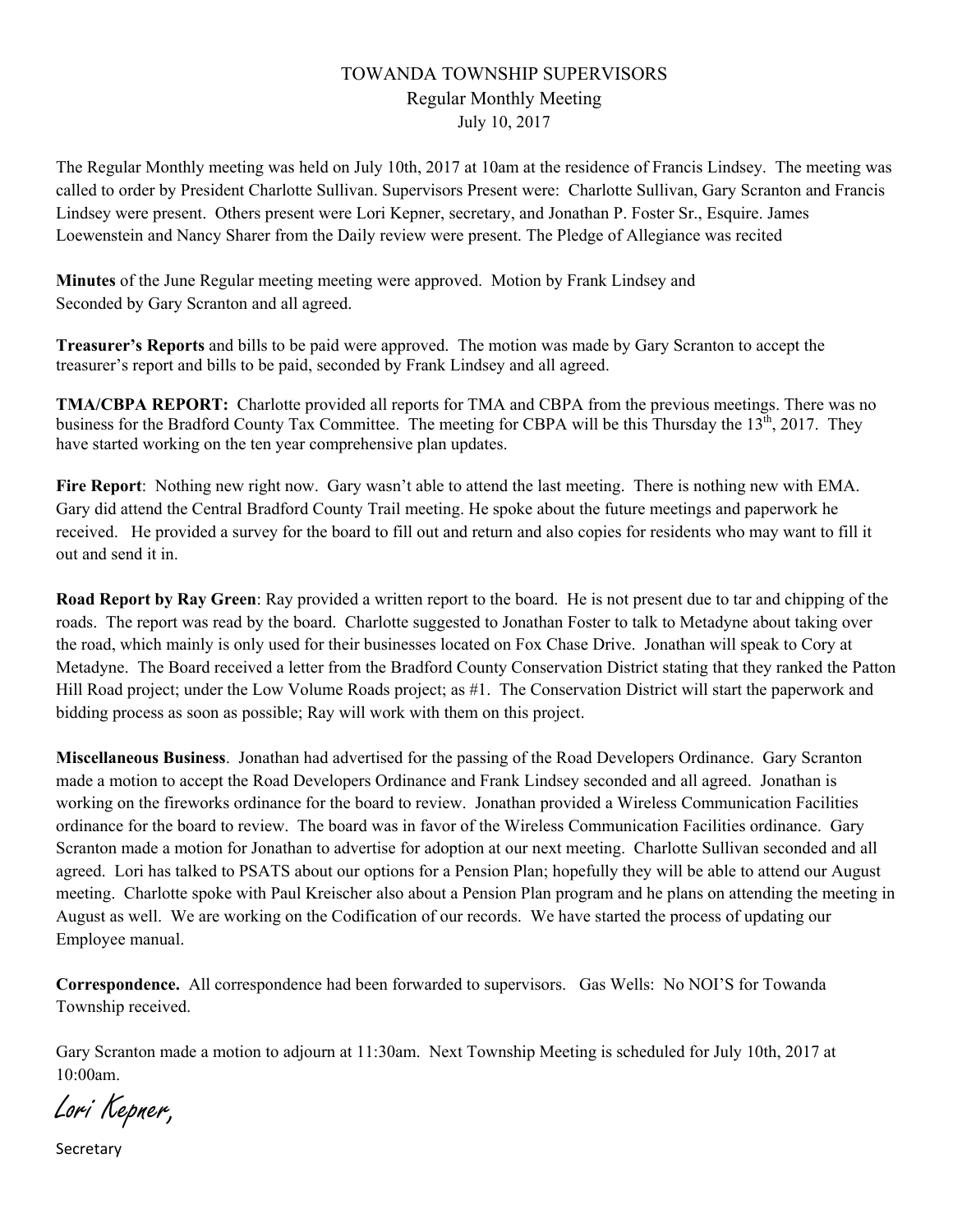### TOWANDA TOWNSHIP SUPERVISORS Regular Monthly Meeting August 7th, 2017

The Regular Monthly meeting was held on August 7th, 2017 at 10am at the Towanda Township Building. The meeting was called to order by President Charlotte Sullivan. Supervisors Present were: Charlotte Sullivan, and Gary Scranton, Francis Lindsey was not present. Others present were Lori Kepner, secretary, Ray Green Road Master, and Jonathan P. Foster Sr., Esquire. The Pledge of Allegiance was recited

**Minutes** of the July Regular meeting were approved. Motion by Gary Scranton and Seconded by Charlotte Sullivan and all agreed.

**Treasurer's Reports** and bills to be paid were approved. The motion was made by Gary Scranton to accept the treasurer's report and bills to be paid, seconded by Charlotte Sullivan, with the addition of the bill for the Patton Hill Dirt and Gravel Project of \$43920.00, and all agreed.

**TMA/CBPA REPORT:** Charlotte provided all reports for TMA and CBPA from the previous meetings. The next meeting for the Bradford County Tax Committee will be sometime in September.

**Fire Report**: Nothing new right now except they are changing the meeting dates to the second Tuesday of the month now. They mainly talked about River fest at the meeting. There is nothing new with EMA; Gary will keep us up to date as he gets information.

**Road Report by Ray Green**: Charlotte asked Jonathan to talk to Metadyne about taking over Fox Chase Road again, now that it is Tar & Chipped. Jonathan had spoken with Cory at Metadyne at that time he was not really interested. Ray has been mowing as needed, along roads and the township buildings and cemetery. All the Tar and Chip is completed in the Township for this year. Patton Hill Dirt and Gravel Road project is completed all he has to do is seed it. He has been doing ditch work as needed and preparing for winter. During the construction on Route 220, on August 1st, 2017, the one contractor damaged the Cinder Shed side by backing into it. Ray has been in touch with their insurance agent and they will work together to get the siding fixed they have quoted approximately \$3200.00 as the insurance claim to fix the damages. Charlotte Sullivan made a motion to have Ray contract out the repairs once we receive the insurance claim money. Gary Scranton seconded and all agreed.

**Miscellaneous Business**. Jonathan has prepared the final draft of the fireworks ordinance for the board to review. Gary Scranton made a motion to have Jonathan advertise it for passage at our next meeting. Charlotte Sullivan seconded and all agreed. Jonathan is still working on language for the Wireless Communication Facilities ordinance. We are still working on the following projects, the Pension Plan, the Employee Manual, and Codification of the Township ordinances. Lori will forward a sample ordinance to Jonathan for the Pension Plan to review, which was given as an example from PSATS.

**Correspondence.** All correspondence had been forwarded to supervisors. Gas Wells: No NOI'S for Towanda Township received.

Gary Scranton made a motion to adjourn at 11:30am. Next Township Meeting is scheduled for September 11th, 2017 at 10:00am at the Township Building.

Lori Kepner,

Secretary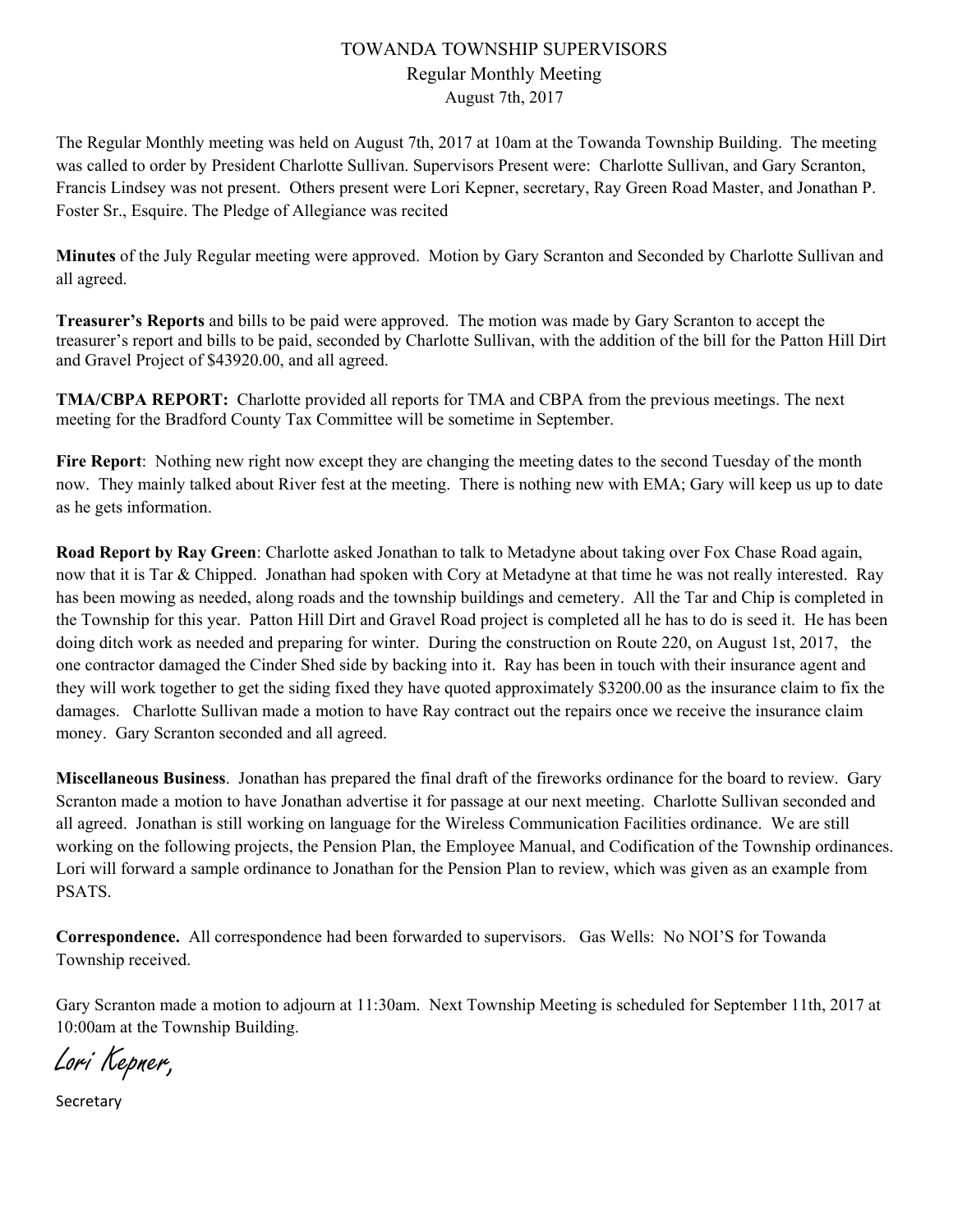### TOWANDA TOWNSHIP SUPERVISORS Regular Monthly Meeting September 11th, 2017

The Regular Monthly meeting was held on September 11th, 2017 at 10am at the Towanda Township Building. The meeting was called to order by President Charlotte Sullivan. Supervisors Present were: Charlotte Sullivan, and Gary Scranton, Francis Lindsey was not present. Others present were Lori Kepner, secretary, Ray Green Road Master, and Jonathan P. Foster Sr., Esquire. Visitors present were James Lowenstein from the Daily Review. Anne Gerner from Zito Media. The Pledge of Allegiance was recited. Anne Gerner from Zito Media discussed the Franchise Agreement and explained to the board information about the new fiber optic lines they will be installing within the local areas. The board asked questions and with the advice of the solicitor signed the Zito Media franchise agreement allowing them to put in lines within Towanda Township. Gary Scranton made the motion and Charlotte Sullivan seconded.

**Minutes** of the August Regular meeting were approved. Motion by Charlotte Sullivan and Seconded by Gary Scranton and all agreed.

**Treasurer's Reports** and bills to be paid were approved. The motion was made by Gary Scranton to accept the treasurer's report and bills to be paid, seconded by Charlotte Sullivan, and all agreed.

**TMA/CBPA REPORT:** Charlotte provided all reports for TMA and CBPA from the previous meetings which include meeting minutes and agendas. Gary Scranton made a motion to appoint Charlotte Sullivan to the TMA board for her next term. Charlotte Sullivan accepted the appointment and seconded the motion. All agreed.

**Fire Report**: Nothing new right now. Trick or Treat will be October 31, 2017 from 6-8pm.

**Road Report by Ray Green**: Ray gave the road report. He is finishing up the summer work. He will be getting equipment ready for the winter season. The Patton Hill Road/Bank project is completed. Joe Saxe is still working on the sinkhole issue within the PennDot right of way alond Liberty Corners Road near the intersection of Railroad Street. Williams Line painting gave a quote of \$900.00 to do the line painting on Fox Chase Drive. The quote was accepted and line painting project is to be completed. The mowing for the season is almost over. Ray still needs to cut the trees/brush back along a few roads before the end of the season.

**Miscellaneous Business**. Jonathan has prepared the final draft of the fireworks ordinance which was supposed to be passed at this meeting, but it needed a location change for our meeting which was wrong in the advertisement so we have to move the passing of this ordinance until the October meeting. Jonathan will pay to advertise the ordinance again. Jonathan is still working on the language for the Wireless Communication Facilities ordinance. We are still working on the following projects, the Pension Plan, the Employee Manual, and Codification of the Township ordinances. Lori forwarded the sample ordinance from PSATS to Jonathan for the Pension Plan. There is a Webinar coming up that the board could watch to learn more information on the Pension Plan. Lori will look into this. The BCTOA annual meeting will be on September  $28<sup>th</sup>$ , 2017. The commissioners meeting on the Creek repairs and permitting issues will be on September  $28<sup>th</sup>$ , 2017 at the Athens High school at 6pm. Charlotte suggested that Lori attend the Secretaries Training course on September 14<sup>th</sup>, 2017 in Wyalusing PA. She thought any information gathered will always be helpful for the Township. Gary Scranton made the comment that he agreed with that. Lori will then attend that meeting.

**Correspondence.** All correspondence had been forwarded to supervisors. Gas Wells: The Township received an NOI on the King Well.

At this time (11am) an Executive session was called by Charlotte Sullivan. Charlotte Sullivan called the board out of executive session at 11:15am. During the executive session the board discussed possible litigation matters.

Gary Scranton made a motion to adjourn at 11:45am. Next Township Meeting is scheduled for October 2nd, 2017 at 10:00am at the Township Building.

Lori Kepner, Secretary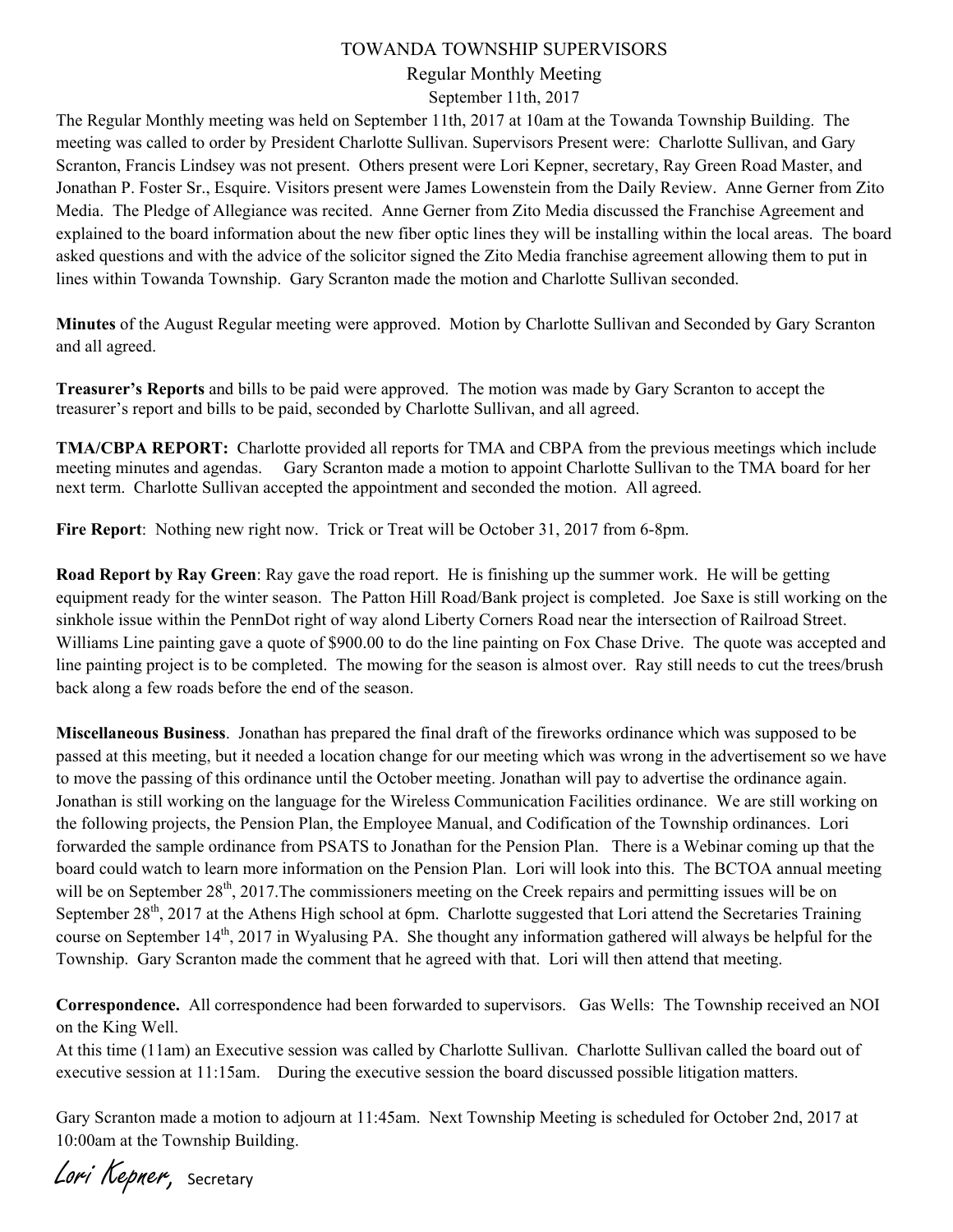# TOWANDA TOWNSHIP SUPERVISORS Special Monthly Meeting May 15th, 2017

The Regular Monthly meeting was held on May 15th, 2017 at 10am at the Towanda Township Office. The meeting was called to order by President Charlotte Sullivan. Supervisors Present were: Charlotte Sullivan, and Gary Scranton. Francis Lindsey was not present. Others present were Lori Kepner, secretary, Raymond Green Jr., Road Master.The Pledge of Allegiance was recited. There were no visitors present.

**Investments:** The supervisors reviewed all the investments rates from Plgit, PS bank, First Citizens, M&T bank, Citizens and Northern, and Chemung Canal Trust. After much thought, Gary Scranton made a motion to accept the CD rate from PLGIT for a three year term at a net of 1.65% for the investment of \$110,000.00. Charlotte Sullivan seconded and all agreed.

#### **Miscellaneous Business**:

The treasurer's bond will be up for renewal in July. As discussed in previous meetings the board would like to shop for a better rate on the treasurer's bond. Lori Kepner will start this process and hopefully have some rates back by the next meeting.

We received the paperwork from Bradford County Sanitation on a holding tank for the new Garage office when built. The board would like Jonathan Foster to review for the next meeting before making a final decision.

Charlotte, would like us to start work on updating the employee Manuel, also get information gathered on our last codification and what costs maybe to update, and also gather information on pension plans.

Charlotte wanted to investigate whether we have a fireworks ordinance and if we do not possibility have Jonathan Foster write one up for us for the Townships protection.

Ray gave the road report updates. All cinders are in. We need to order two loads of salt. We have purchased approximately 2 years' worth of parts for the mowers etc. from Dicks Wheel Horse due to the business closing. The sidewalk has been sweep. They have done a band aid job for now on Bennett road. Due to the drainage problem from South Main Street through the Jackie Vanderpool property on Railroad Street; they have contracted M.R. Dirt to work on fixing the problem. We will have them the problem while they are there. We need to talk to Eric from Stiffler McGraw on doing the handicap parking space before we replace the sidewalk in front of the office on Chapel Street.

**Correspondence.** All correspondence had been forwarded to supervisors.

Gary Scranton made a motion to adjourn. Next Township Meeting is scheduled for June 5th, 2017 at 10:00am.

Lori Kepner,

Secretary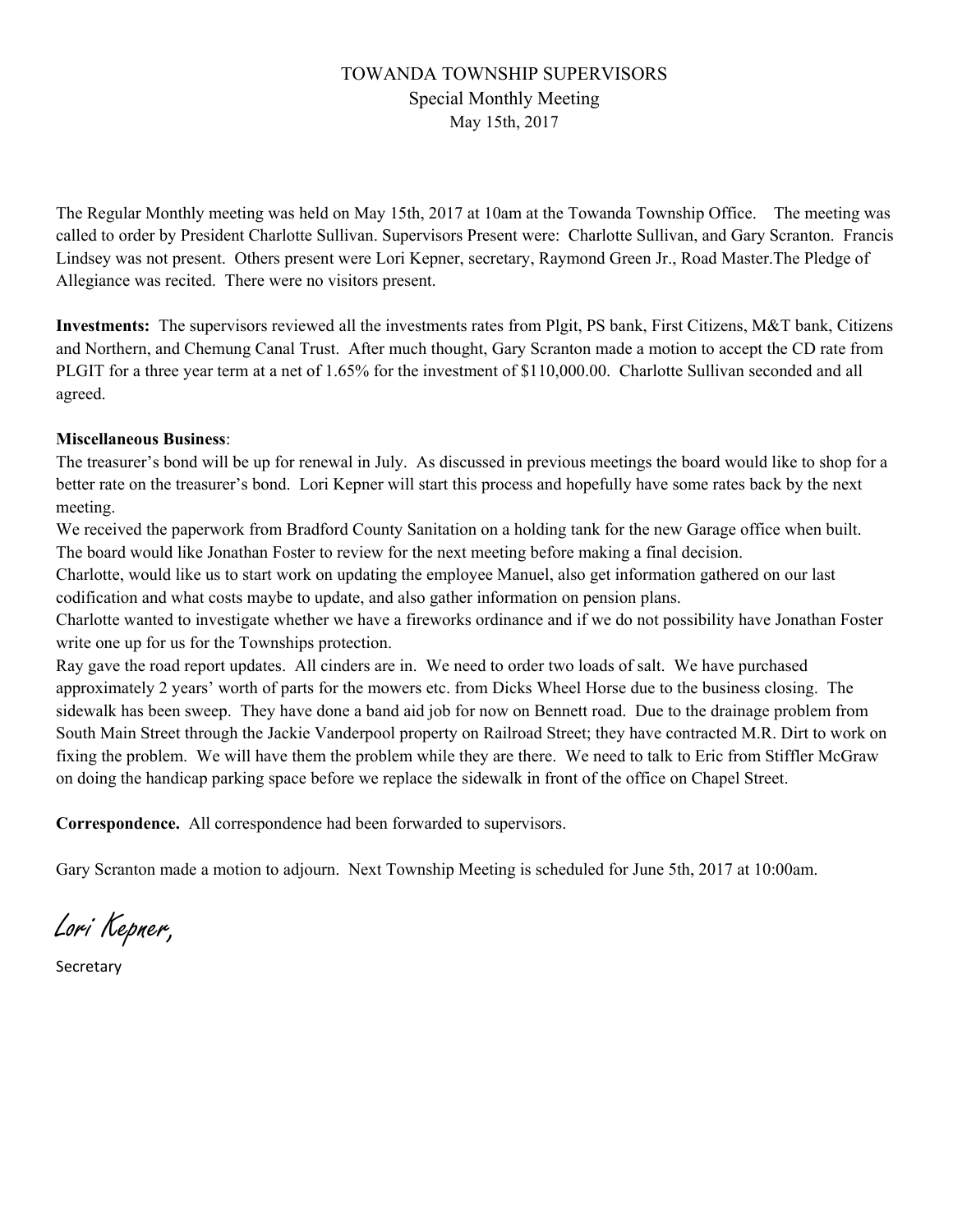### TOWANDA TOWNSHIP SUPERVISORS Regular Monthly Meeting October 2nd, 2017

The Regular Monthly meeting was held on October 2nd, 2017 at 10am at the Towanda Township Building. The meeting was called to order by President Charlotte Sullivan. Supervisors Present were: Charlotte Sullivan, and Gary Scranton, Francis Lindsey was not present. Others present were Lori Kepner, secretary, Ray Green Road Master, and Jonathan P. Foster Sr., Esquire. Visitors present were James Lowenstein from the Daily Review.

**Minutes** of the September Regular meeting were approved. Motion by Gary Scranton and Seconded by Charlotte Sullivan and all agreed.

**Treasurer's Reports** and bills to be paid were approved. The motion was made by Gary Scranton to accept the treasurer's report and bills to be paid, seconded by Charlotte Sullivan, and all agreed.

**TMA/CBPA REPORT:** Charlotte provided all reports for TMA and CBPA from the previous meetings which include meeting minutes and agendas. The TCC budget meeting will be on November 15, 2017.

**Fire Report**: Nothing new right now. Trick or Treat will be October 31, 2017 from 6-8pm, the township will advertise in the local paper. There is nothing new on the Central Bradford Trail. Gary received the NIMS paperwork from the county. The report is due October  $2<sup>nd</sup>$ , 2017. He will finish and has a meeting with EMA this afternoon.

**Road Report by Ray Green**: Ray gave the road report. The tractor broke down and Ray has been trying to get it running. It seems to be an electrical issue. He has finished mowing. He will be getting equipment ready for the winter season. The Penn dot Route 220 project is moving along and should be done by the end of November. There was a stop sign down on Johnston Road. Ray replaced it. The lines are done on Fox Chase Drive.

**Miscellaneous Business**. Jonathan has prepared the final draft of the fireworks ordinance which was advertised to be passed at this meeting. The board reviewed the ordinance one last time. Gary Scranton made the motion to approve the Fire Works Ordinance with the addition of the permit fee to be set at \$100.00 but that Farmers/Agricultural uses are exempt, but only when used for agricultural purposes. Farmers will still have to fill out all the proper paperwork and get it approved. Charlotte Sullivan seconded the motion and all agreed. Jonathan is still working on the language for the Wireless Communication Facilities ordinance. He has found some issues within the legislature on this issue. He suggested we table this ordinance until a further date when it is in the best interest of the Township. We are still working on the following projects, the Pension Plan there will be a webinar that the board can attend for a further explanation of the Pension Plan the date is October  $5<sup>th</sup>$ , 2017 from 2-3pm. Lori will get the information to the board; the Employee Manual, and Codification of the Township ordinances. The BCTOA annual meeting was on September 28<sup>th</sup>, 2017. The commissioners meeting on the Creek repairs and permitting issues was held on September  $28<sup>th</sup>$ , 2017 at the Athens High school at 6pm. Lori attended the Secretaries Training course on September  $14<sup>th</sup>$ , 2017 in Wyalusing PA. The board will start working on items and interests for the Budget to be reviewed at the November meeting.

**Correspondence.** All correspondence had been forwarded to supervisors. Gas Wells: There were no NOI for the Township.

At this time (10:55am) an Executive session was called by Charlotte Sullivan. Charlotte Sullivan called the board out of executive session at 11:25am. During the executive session the board discussed possible litigation matters.

Gary Scranton made a motion to adjourn at 11:40am. Next Township Meeting is scheduled for November 6th 2017 at 10:00am at the Township Building.

Lori Kepner, Secretary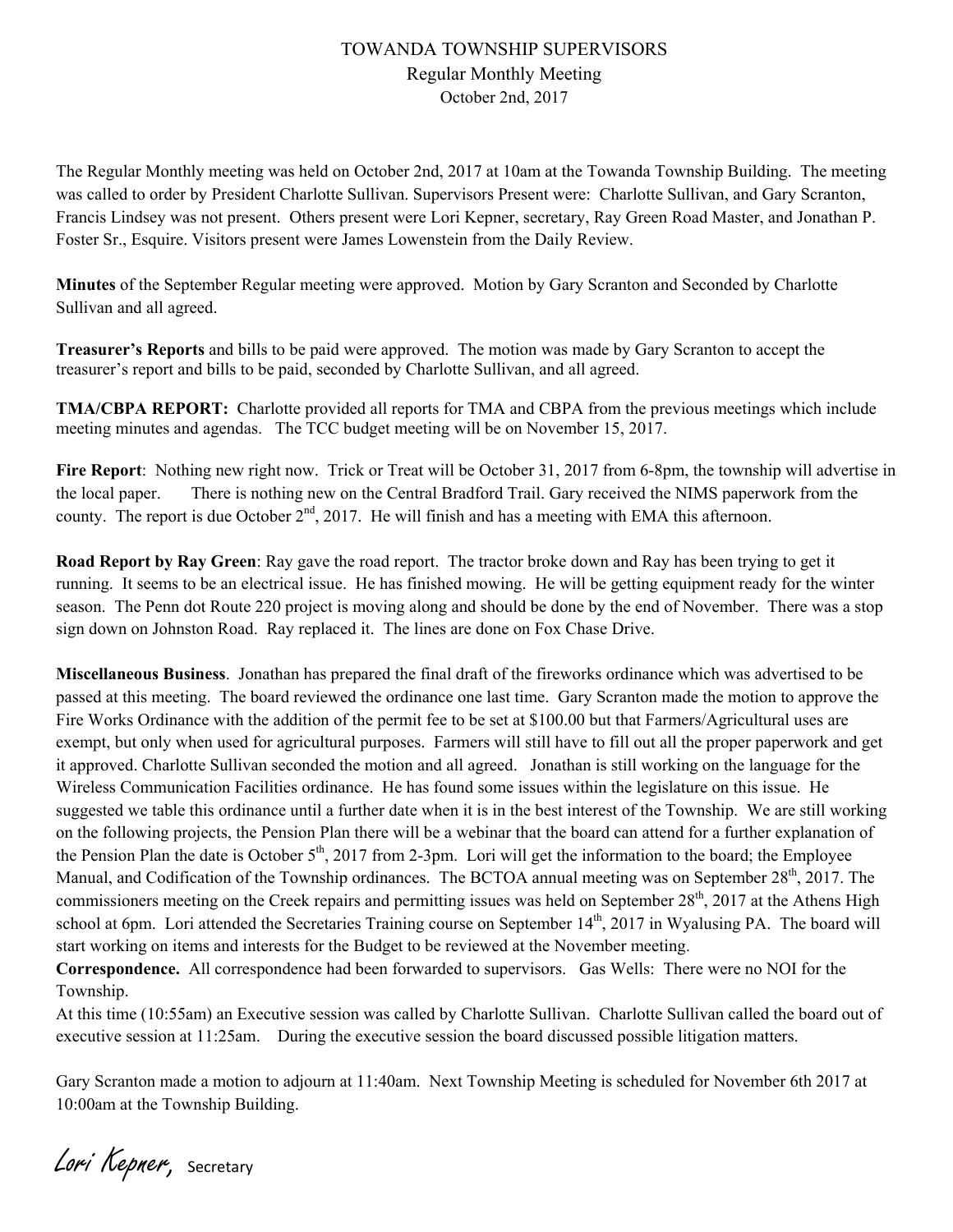# TOWANDA TOWNSHIP SUPERVISORS Regular Monthly Meeting November 6th, 2017

The Regular Monthly meeting was held on November 6th, 2017 at 10am at the Towanda Township Building. The meeting was called to order by President Charlotte Sullivan. Supervisors Present were: Charlotte Sullivan, and Gary Scranton, Francis Lindsey was not present. Others present were Lori Kepner, secretary, Ray Green Road Master, and Jonathan P. Foster Sr., Esquire. Visitors present were James Lowenstein from the Daily Review.

**Minutes** of the October Regular meeting were approved. Motion by Charlotte Sullivan and Seconded by Gary Scranton and all agreed.

**Treasurer's Reports** and bills to be paid were approved. The motion was made by Gary Scranton to accept the treasurer's report and bills to be paid, seconded by Charlotte Sullivan, and all agreed.

**TMA/CBPA REPORT:** Charlotte provided all reports for TMA and CBPA from the previous meetings which include meeting minutes and agendas. There was nothing new to report on either.

**Fire Report**: Nothing new right now. Trick or Treat went well. We should be receiving a copy of their budget in the near future. Gary stated that the Central Bradford Trail committee had one public meeting, and Hunt Engineering was awarded the contract for the Central Bradford Trail study. Nothing new with EMA.

**Road Report by Ray Green**: Ray gave the road report. Ray should be finished mowing grass. Ray has gotten the tractor fixed now. He will be getting equipment ready for the winter season. He has been cleaning sluices so they are free of leaves. He had two trees down, which were then taken care of and removed from the roadway.

**Miscellaneous Business**. Jonathan provided the written report to the board. Jonathan has stopped working on the language for the Wireless Communication Facilities ordinance for now until he sees how legislation moves forward. We will discuss the following projects, in February 2018, the Pension Plan, the Employee Manual, and Codification. The board reviewed the proposed Budget; Gary Scranton made a motion to advertise the proposed budget to be passed at the December meeting, Charlotte Sullivan seconded and all agreed. Lori gave her report on the classes she attended at the Fall Forum in October. The board discussed the upcoming holiday schedule. The board would like Lori to start working on getting liability/workers compensation insurance quotes this year before the renewal in February.

**Correspondence.** All correspondence had been forwarded to supervisors. Gas Wells: There were no NOI for the Township. There was a subdivision for Hance/Rosencrance, the board reviewed the subdivision paperwork and had no adverse comments.

At this time (11:30am) an Executive session was called by Charlotte Sullivan. Charlotte Sullivan called the board out of executive session at 11:45am. During the executive session the board discussed possible litigation matters.

Gary Scranton made a motion to adjourn at 11:55am. Next Township Meeting is scheduled for December 4<sup>th</sup>, 2017 at 10:00am at the Township Building.

Lori Kepner, Secretary